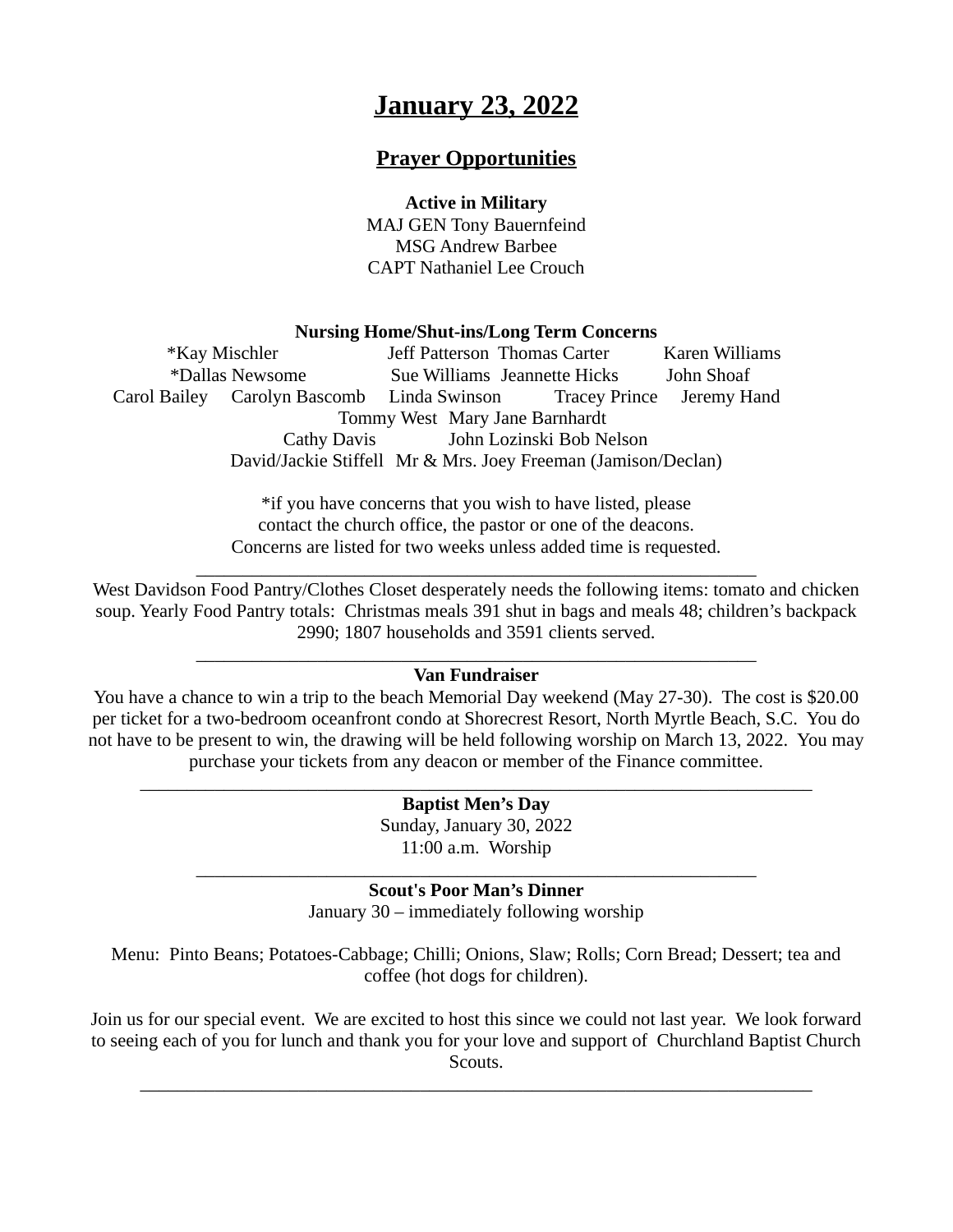# **The Worship Service at Eleven O'clock Sunday morning, January 23, 2022**

Chiming of the Hour

Welcome/The Work of the Church

Call to Worship – Chancel Choir #4 – To God Be the Glory

Invocation

Hymn #595 – Send the Light

Children's Message Chad/Suzan Tedder

Special Music – Chancel Choir Go Forth and Save

Offertory Hymn #596 – Go Forth and Tell

Offertory Prayer –

Receiving of Tithes and Offerings

Doxology

Message – Dr. Huckaby Where's Your Nineveh? Jonah 1-4

Invitation Hymn #306 – Depth of Mercy

Benediction

Postlude Roy Hicks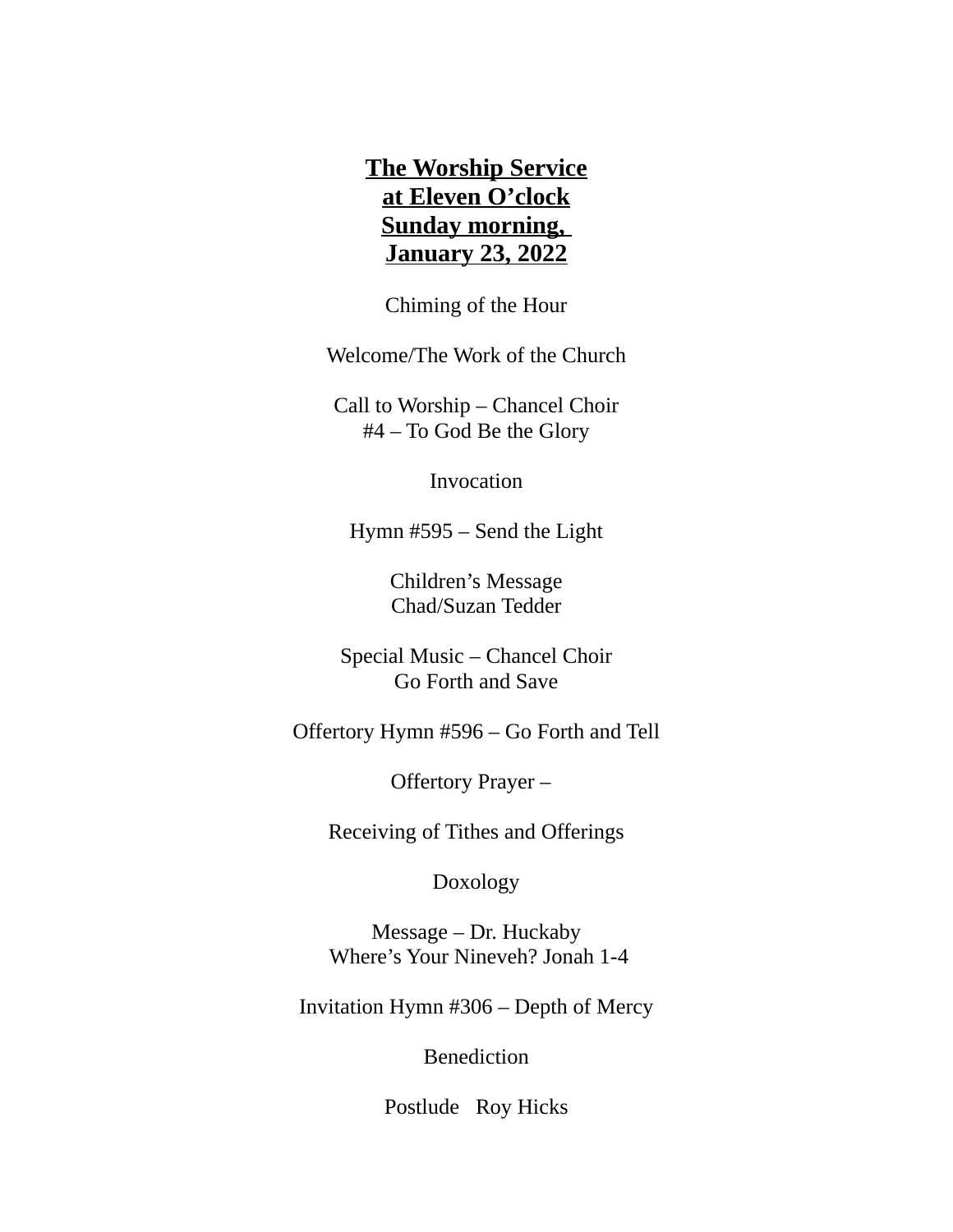## **Who's Your One Sermon Series Where's Your Ninevah? Jonah 1-4**

Introduction – where is Nineveh? More importantly what does it mean to a believer in terms of sharing the Gospel with our One. The book of Jonah tells us three things about the Ninevehs in our life:

Nineveh is a p\_\_\_\_\_\_\_ we don't want to g\_\_\_\_\_\_\_ and something we don't want to d\_\_\_\_\_\_\_  $(1:1-3).$ 

The word of the Lord came to Jonah son of Amittai: 2 "Go to the great city of Nineveh and preach against it because its wickedness has come up before me."

Nineveh contains p  $\qquad \qquad$  we don't l  $(4:1-3)$ .

But to Jonah this seemed very wrong, and he became angry. 2 He prayed to the Lord, "Isn't this what I said, Lord, when I was still at home? That is what I tried to forestall by fleeing to Tarshish. I knew that you are a gracious and compassionate God, slow to anger and abounding in love, a God who relents from sending calamity. 3 Now, Lord, take away my life, for it is better for me to die than to live."

Nineveh is where  $G$  is at w\_\_\_\_\_\_ (3:1-10).

Then the word of the Lord came to Jonah a second time: 2 "Go to the great city of Nineveh and proclaim to it the message I give you." 3 Jonah obeyed the word of the Lord and went to Nineveh. Now Nineveh was a very large city; it took three days to go through it. 4 Jonah began by going a day's journey into the city, proclaiming, "Forty more days and Nineveh will be overthrown." 5 The Ninevites believed God. A fast was proclaimed, and all of them, from the greatest to the least, put on sackcloth. 6 When Jonah's warning reached the king of Nineveh, he rose from his throne, took off his royal robes, covered himself with sackcloth and sat down in the dust. 7 This is the proclamation he issued in Nineveh: "By the decree of the king and his nobles: Do not let people or animals, herds or flocks, taste anything; do not let them eat or drink. 8 But let people and animals be covered with sackcloth. Let everyone call urgently on God. Let them give up their evil ways and their violence. 9 Who knows? God may yet relent and with compassion turn from his fierce anger so that we will not perish." 10 When God saw what they did and how they turned from their evil ways, he relented and did not bring on them the destruction he had threatened.

Conclusion – who's your one and where's your Nineveh?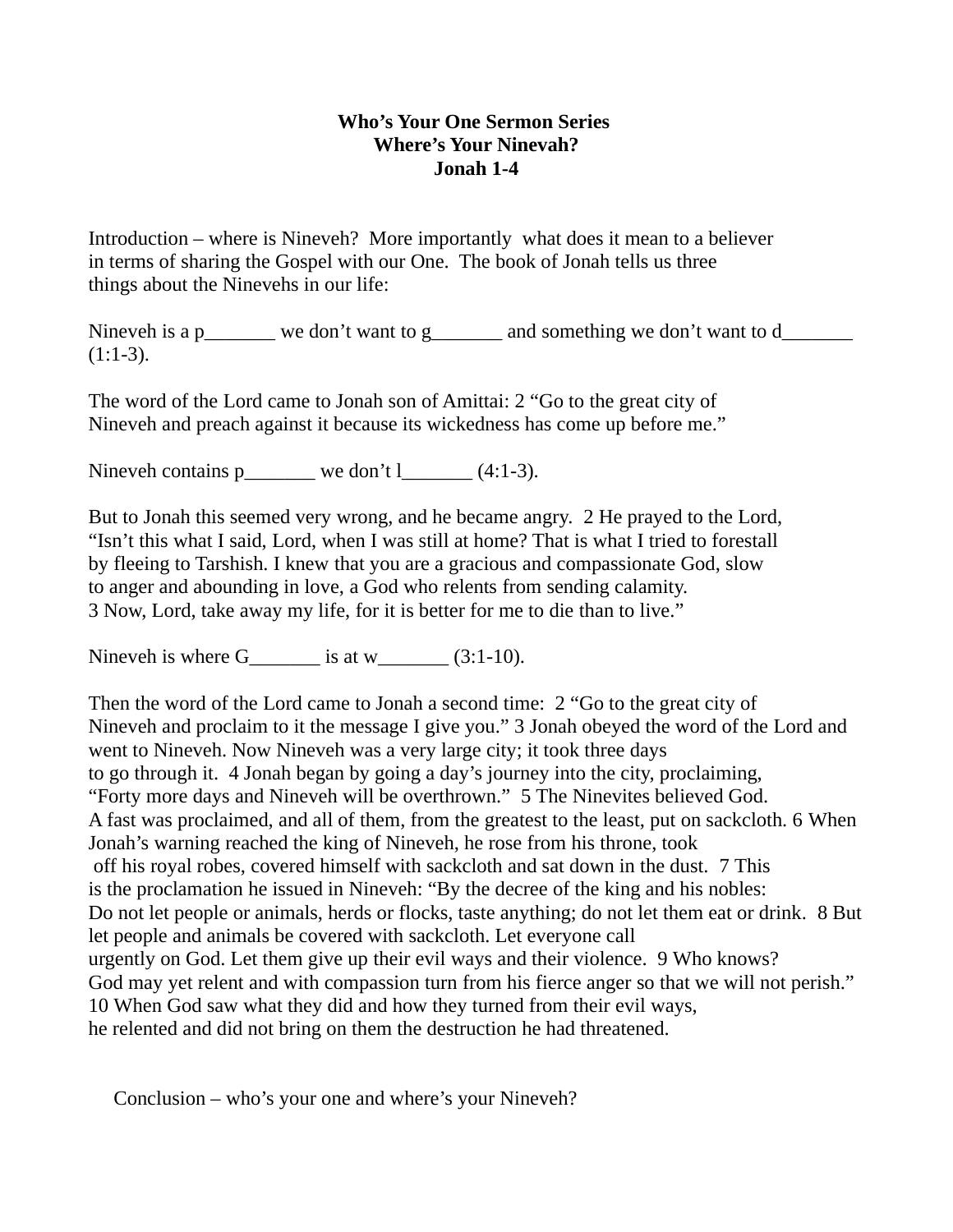### **Volunteer Opportunities**

Deacon of the Week Suzan Tedder

Nursery Volunteers 1/23 – Lee/ Marlena Fleeman - 1/30 – Jessica West/Kay Beck

> Office Secretaries 1/23 – Amy Freeman 1/30 – Karen Allen

Counting Team 1/23 – Karen Allen/Sherri Manno 1/30 – Amy Freeman/Pam Phipps

Ushers

1/23 – Ronnie Beck/Harold Burns/Randall Allman/Rick Lomax 1/30 – Chad Tedder/Rudy Hartley/Ronald Hartley/Michael Swicegood

#### **Adult Wednesday Connect Group Information**

Overview – Elijah was a great prophet of God, who performed several miracles. We often look at men like Elijah with a sense of awe. But while he was used by God in a powerful way, he was not superman. Elijah was a person like you and me. He simply trusted God and followed God's will for his life. As a result, God did some amazing thing sin his life. In our Wednesday Bible study we will examine Elijah's life in 1st Kings 17-19 and find some life application from his life.

#### **Meetings This Week**

Wednesday at 5:00 p.m. Leadership Team Mtg.

2022 Offering envelopes - please pick up your located on the front pew. If you do not see yours and would like to have a box, come by the office.

Stan Wright has moved to Grayson Creek Assisted Living. The address is 6781 Old Highway 52, Lexington, N.C. 27295. His room number is 409 and his phone number is 336-408-2923. He would love a visit, call or card.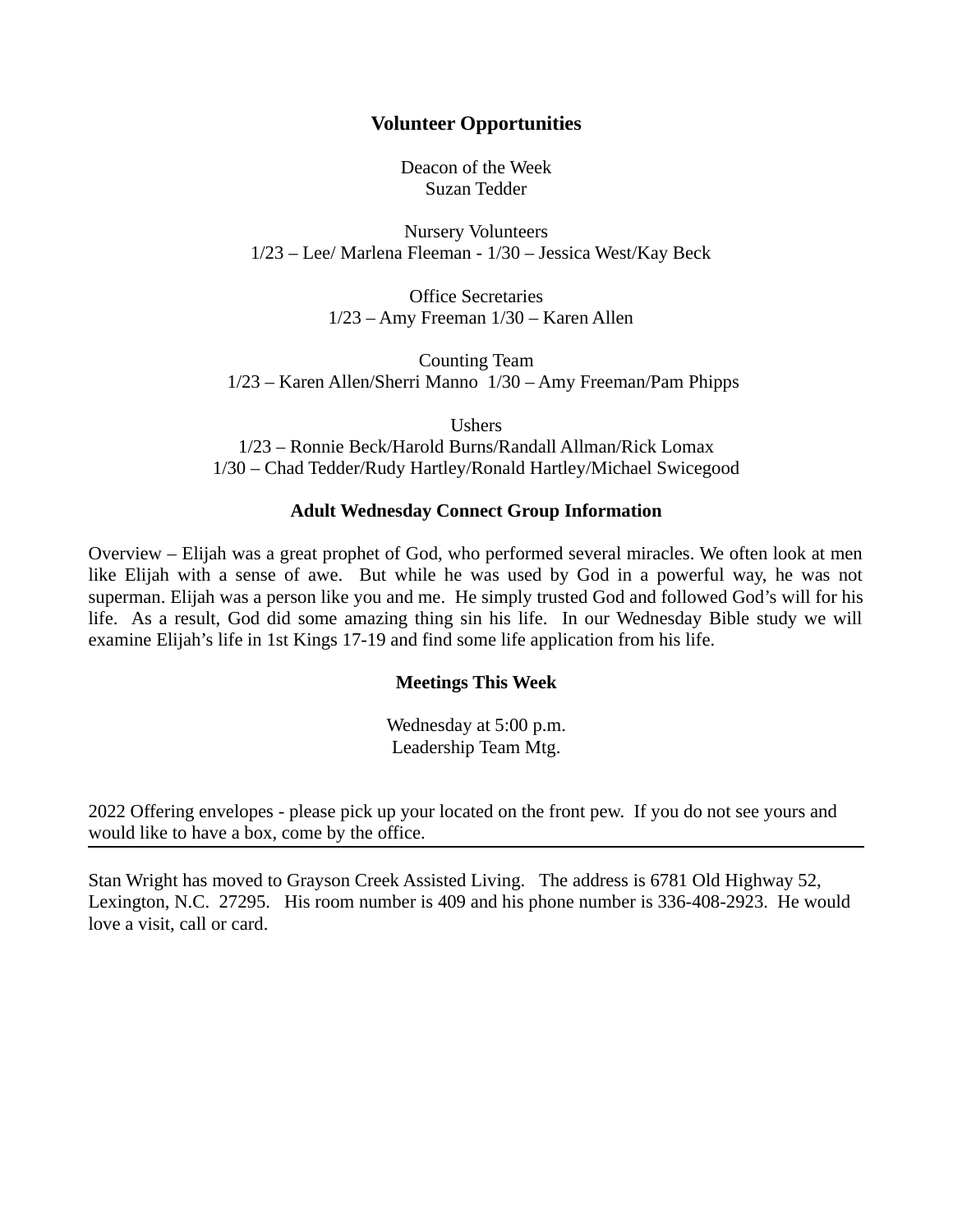# **Financial Information**

## **Memorial Gifts for January 09, 2022**

## **Building Fund**

In memory of Bill McBride by Churchland Baptist Church In memory of Tommy Nelson by Churchland Baptist Church In memory of Bill McBride by Rick Lomax In memory of Bill McBride by Thales & Madeline Davis In memory of Bill McBride by Larry & Jean Shaver

### **Budget**

In honor of Bellamy's Birthday by Karen Wright In memory of Bill McBride by Rudy & Sharon Hartley In memory of Marlene Berry by Rudy & Sharon Hartley In memory of Tommy Nelson by Karen Lee Allen In memory of Bill McBride by Karen Lee Allen In memory of Bill McBride by Chad & Suzan Tedder In memory of Bill McBride by Harold & Ann Burns In memory of Bill McBride by Tim & Amy Freeman In memory of Tommy Nelson by Tim & Amy Freeman In memory of Bill McBride by Gayle & Pam Phipps In memory of Tommy Nelson by Gayle & Pam Phipps

Financial Numbers (01/09) Needed weekly \$3,839.00

| <b>Budget Offering</b>         | \$ | 1,707.00 |  |  |
|--------------------------------|----|----------|--|--|
| Total (month)                  | \$ | 9,955.00 |  |  |
| Other Offerings                | \$ | 70.00    |  |  |
| <b>Building Fund</b>           | \$ | 130.00   |  |  |
| <b>Grand Total Lottie Moon</b> | S  | 1,447.38 |  |  |
|                                |    |          |  |  |

In lieu of flowers a monetary gift has been given on January 16, in honor of Sandy Dickinson by David & Blanca Wood.

In Lieu of flowers a monetary gift has been given today (01/23) in honor of Cole & Carter & in memory of Harper – by Jake & Jodi Callahan.

 $\_$  . The contribution of the contribution of  $\mathcal{L}_\mathcal{A}$  ,  $\mathcal{L}_\mathcal{A}$  ,  $\mathcal{L}_\mathcal{A}$  ,  $\mathcal{L}_\mathcal{A}$  ,  $\mathcal{L}_\mathcal{A}$  ,  $\mathcal{L}_\mathcal{A}$  ,  $\mathcal{L}_\mathcal{A}$  ,  $\mathcal{L}_\mathcal{A}$  ,  $\mathcal{L}_\mathcal{A}$  ,  $\mathcal{L}_\mathcal{A}$  ,  $\mathcal{$ 

#### **Connect Attendance**

| <b>Sunday Connect (01/09/2022)</b> | 34 |
|------------------------------------|----|
| Sunday Worship (01/09/2022)        | 70 |
| Tuesday Connect (01/11/2022)       | 24 |
| Wednesday Connect (01/12/2022)     | 37 |
| Saturday Connect (01/15/2022)      | 08 |